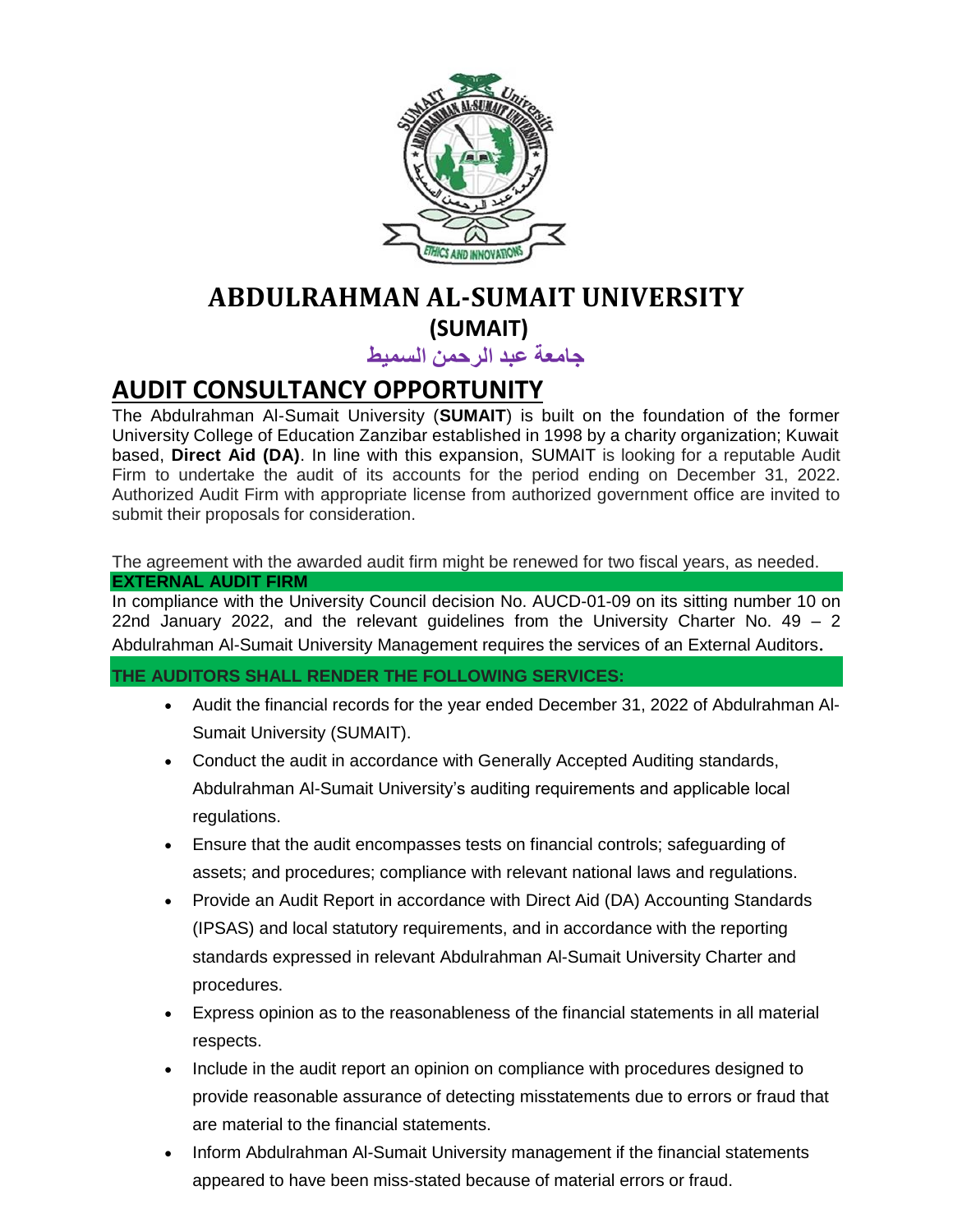- If required, request Abdulrahaman Al-Sumait University management to provide written confirmation or oral presentations during the course of the audit on matters relevant to the financial statements.
- To provide tax consultant to the management of the university.
- Complete the assignment in the time stipulated in the engagement letter.
- Submit the list of auditors to be deployed for this audit prior to the start of the audit.

### **REQUIREMENTS:**

- **1.** Auditing firms of tier two, i.e. an international auditing firm with local parteners in Tanzania.
- **2.** Evidence of the Firm's registration with the Office of the Auditor-General..
- **3.** Evidence of current practicing License (Certificate).
- **4.** The Firm's profile stating the key personnel, their roles, designation, qualifications and years of experience. Copies of professional qualification certificates of the key staff with the institute Chartered Accountants of Tanzania /Zanzibar must be attached.
- **5.** Evidence of work experience of the Firm in executing or having executed similar projects by submission of letters of engagement and evidence of successful completion of same in the last three (3) years
- **6.** Evidence of VAT registration.
- **7.** Evidence of financial capability (Bank reference) from a reputable bank stating the company's creditworthiness.

#### **Mode of Application:**

Interested agencies should send updated company profile, detailing their work experience and capacity to deliver the services requested. This must be delivered with sealed envelope includes a financial and required supporting documents.

The Interested audit firms should submit their applications in sealed envelopes or as directed below:-

**Electronic (email) or hardcopy applications shall be accepted.** Candidates should send:

- **1. Hardcopy:** by courier, a sealed application packs containing **two (2**) copies of the following:
	- a. Signed application letter.
	- b. Envelope should be clearly marked **"APPOINTMENT OF EXTERNAL AUDITORS".**

**2. Electronic applications** should have all the above documents scanned and **emailed** with the subject clearly marked **"APPOINTMENT OF EXTERNAL AUDITORS**".

**3.** Applications **SHOULD** reach the addressee below by 3**:30 p.m. on 30th June 2022 or** you can send your application through **Email** at**: [recruitment@sumait.ac.tz](mailto:recruitment@sumait.ac.tz)**

# **Applications should be addressed to:**

**Ag. Vice Chancellor, SUMAIT P.O. Box 1933, Zanzibar. Email: [recruitment@sumait.ac.tz](mailto:recruitment@sumait.ac.tz)**

**Inquiries can be made through the above email indicating subject as "INQUIRY" or by phone +255 777 788 899 during working hours.**